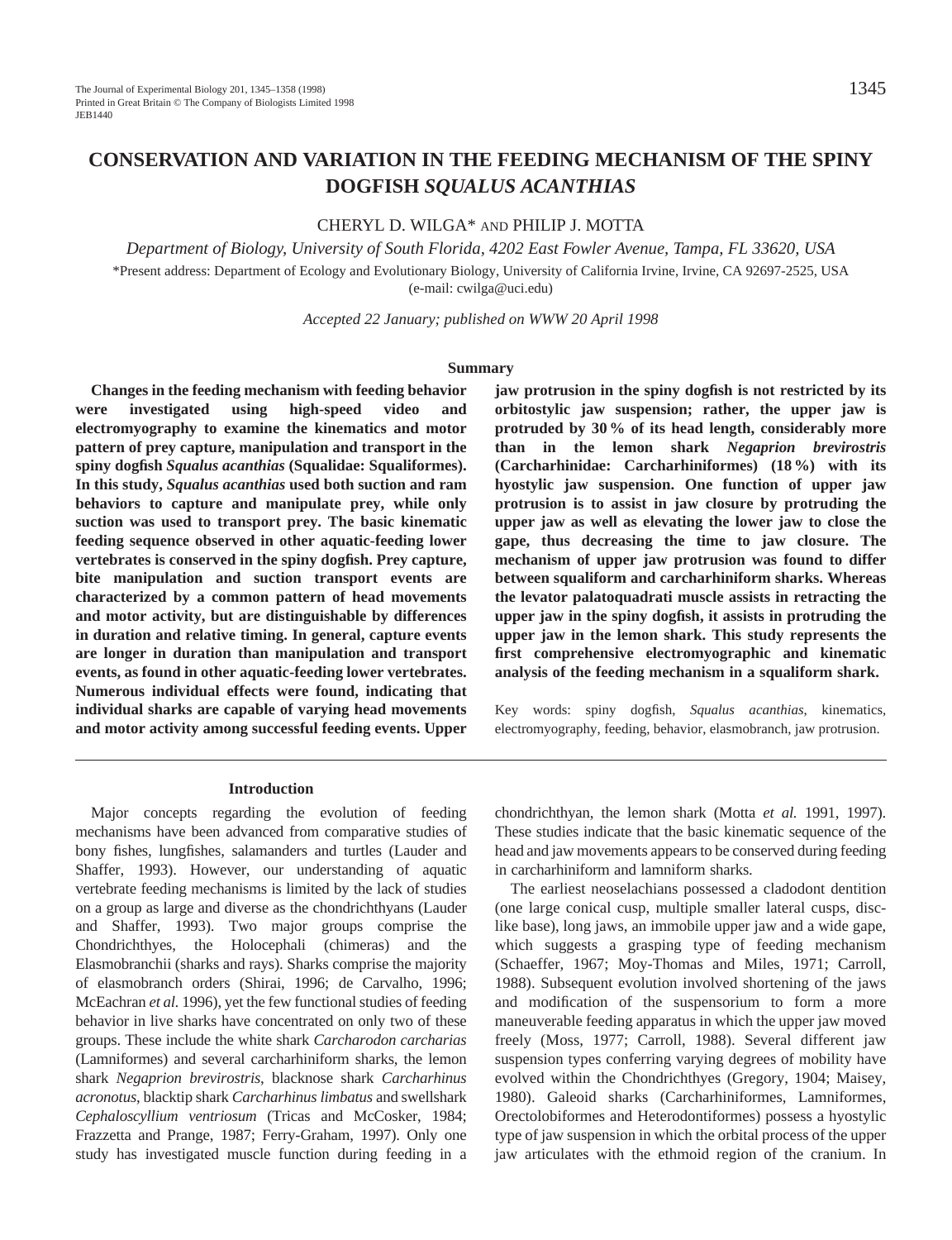contrast, squaloid sharks (Squaliformes, Hexanchiformes, Squatiniformes and Pristiophoriformes) have an orbitostylic type of jaw suspension in which the orbital process of the upper jaw articulates with the orbital wall of the cranium. In addition, the elongated orbital process of orbitostylic sharks is thought to limit the degree of upper jaw protrusion compared with that in hyostylic sharks, which have a relatively shorter orbital process (Gregory, 1904; Maisey, 1980; Compagno, 1988).

The ability to protrude the upper jaw towards the prey may have many functions during feeding. Some proposed advantages of upper jaw protrusion include more efficient biting and manipulation of the prey, gouging of the upper jaw into large prey, providing a versatile yet hydrodynamic subterminal mouth, orienting the teeth for increased grasping ability, providing for nearly simultaneous closure of the upper and lower jaws, and decreasing the time to jaw closure (Springer, 1961; Alexander, 1967; Moss, 1972, 1977; Tricas and McCosker, 1984; Frazzetta and Prange, 1987; Frazzetta, 1994; Motta *et al.* 1997).

In addition to upper jaw protrusion, many sharks have been observed to shake their head from side to side during feeding (Springer, 1961; Moss, 1972, 1977; Frazzetta and Prange, 1987; Frazzetta, 1988, 1994; Motta *et al.* 1997; C. D. Wilga and P. J. Motta, in preparation). This head-shaking behavior is thought to be a mechanism for gouging pieces from large prey, cutting prey into smaller pieces and subduing the prey (Springer, 1961; Hobson, 1963; Gilbert, 1970; Moss, 1972; Tricas and McCosker, 1984; Frazzetta and Prange, 1987; Frazzetta, 1994; Powlik, 1995).

Several hypotheses related to the conservation of feeding mechanisms and the function of jaw suspension in the spiny dogfish *Squalus acanthias* (Squalidae: Squaliformes) are tested in the present study using high-speed video and electromyography. Prey-capture, manipulation and transport behaviors are characterized by a common pattern of kinematic and motor activity, but are distinguishable by differences in duration and relative timing. Upper jaw protrusion is effected by contraction of the preorbitalis and quadratomandibularis muscles and is not limited by the orbitostylic jaw suspension. Head shaking is used to reduce large prey to smaller, more easily consumable, pieces.

### **Materials and methods**

#### *Specimens*

Specimens of spiny dogfish *Squalus acanthias* (L.) were collected by otter trawl in East Sound and Upright Head off Orcas Island in the San Juan Islands, Washington, USA. The sharks were maintained in 2.4 m diameter circular holding tanks with an open seawater circulating system at 11 °C. The sharks were fed Pacific herring *Clupea pallasii* (2 cm×3 cm pieces and 16 cm whole fish) every other day, a common natural prey item (Jensen, 1965; Jones and Geen, 1977). Eight subadult and adult spiny dogfish (range 46–65 cm total length, TL) were used in the experimental analyses. All experiments were conducted within 11–23 days after capture of the sharks.

# *Myology*

A thorough knowledge of the morphology of the muscles is necessary for electromyographic analyses; therefore, the muscles of the head and hypobranchial region were dissected and described in order to construct a stereotactic map to ensure consistent electrode placement (Marion, 1905; Haller, 1926; Holmgren, 1941; Marinelli and Strenger, 1959; Shirai, 1992). Eight muscles that have previously been shown to function, or are suspected of functioning, during feeding were implanted with electrodes: the epaxialis, coracomandibularis, coracoarcualis, coracohyoideus, levator palatoquadrati, levator hyomandibularis, quadratomandibularis and preorbitalis (Moss, 1972, 1977; Frazzetta, 1994; Walker and Homberger, 1992; Motta *et al.* 1991, 1997; Motta and Wilga, 1995). Eight fresh dead specimens were dissected for the anatomical analysis (50–100 cm TL).

### *Electromyography*

Electromyograms (EMGs) and kinematics were analyzed from eight individuals for 44 prey capture events (3–10 per individual), 35 bite manipulation events (4–6 per individual) and 27 suction transport events (3–7 per individual). Electromyograms were analyzed from six sharks for 13 lateral headshakes (two per individual). Two days before the experiment, the shark was moved from the holding tank to a 2801 rectangular glass experimental tank. Electromyographic recordings with simultaneous video recordings were used to document the sequence of muscle activation relative to kinematic pattern. Electromyograms were recorded using bipolar electrodes constructed from 3.8 m lengths of 0.0057 cm diameter insulated alloy wire. Approximately 1 mm at the end of each wire was stripped of insulation and bent backwards to form a hook. A third 3 cm long piece of hooked insulated wire was placed alongside each bipolar electrode to verify the position of electrode placement in case the electrode was inadvertently pulled out. The electrodes were implanted using 24 gauge hypodermic needles into eight cranial muscles using the stereotactic map to ensure consistent placement. Sharks were anesthetized for surgery using  $0.05 \text{ g}$ l<sup>-1</sup> of tricaine methanesulfonate (MS-222). The sharks were maintained on this dosage of anesthetic during surgery using a recirculating system with intubation such that the treated sea water was pumped continuously across the gills. Following electrode implantation, the electrode wires were glued together and sutured to a loop of suture in the skin anterior to the first dorsal fin. The surgical procedure took approximately 30 min.

The shark was returned to the experimental tank after surgery and its gills flushed with fresh sea water until it had recovered enough to commence swimming (5–15 min). Electrodes were connected to a Grass P5 signal amplifier, set at a gain of 500–5000, bandpass at 100–3000 Hz with a 60 Hz notch filter. Signals were recorded on a TEAC MR-30 tape recorder and played back on a Graphtec Mark 11 chart recorder. Feeding trials began after normal swimming behavior had been observed for at least 1 h post-recovery and continued until the shark was satiated. Pieces of herring (2 cm×3 cm)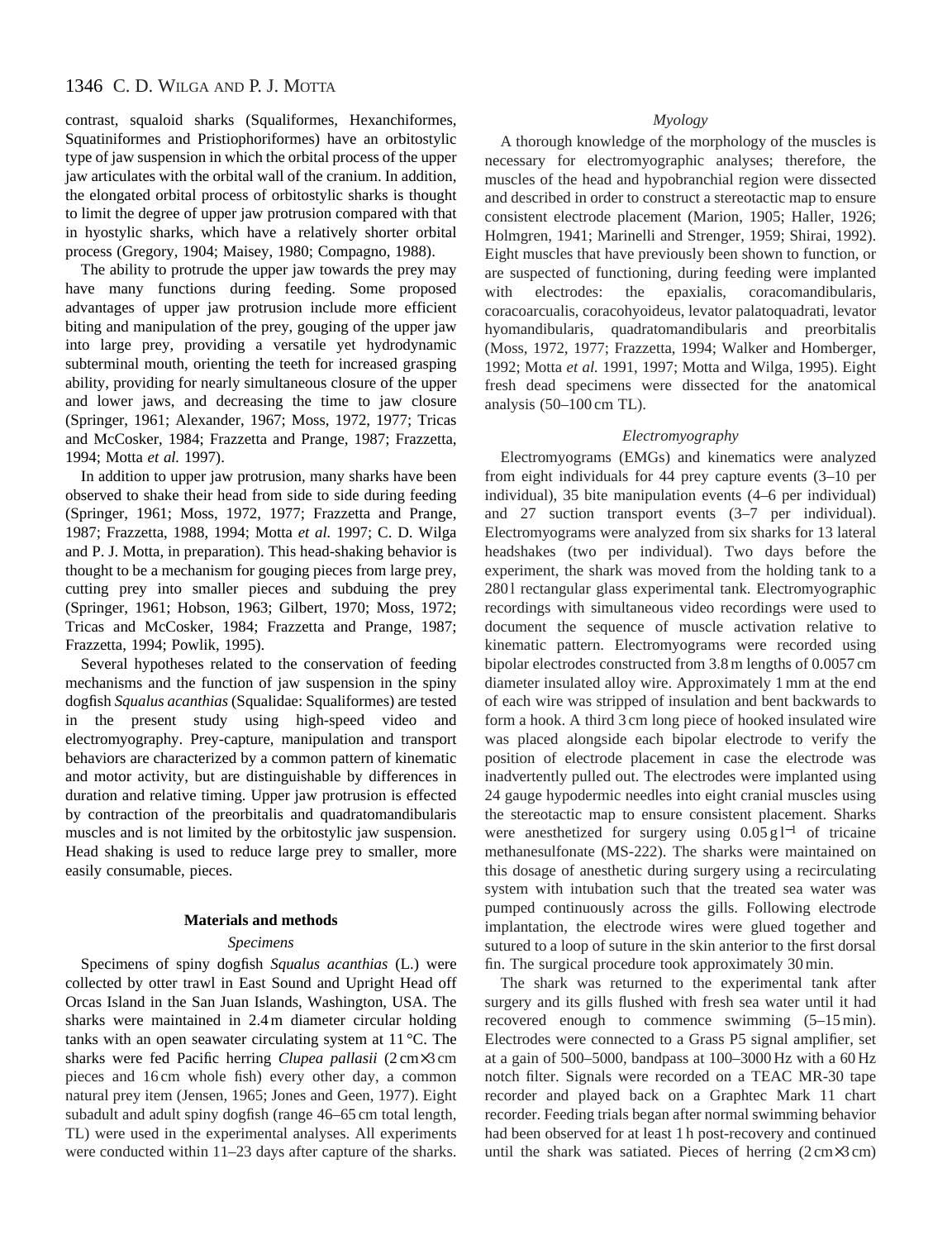were dropped into the tank to facilitate lateral video recordings. Whole fish (16 cm) were also offered in order to induce head shaking and prey cutting behavior.

Electromyograms were recorded from eight muscles as follows: the epaxialis (eight individuals), levator hyomandibularis (eight individuals), quadratomandibularis dorsal (eight individuals), preorbitalis (eight individuals), levator palatoquadrati (five individuals), coracomandibularis (four individuals), coracohyoideus (three individuals) and coracoarcualis (one individual). Since recordings could be made from only six muscles during an experiment, only one of the hypobranchial muscles (coracomandibularis, coracohyoideus and coracoarcualis) was implanted per individual in addition to the remaining muscles for any given experiment.

The onset and duration of motor activity during each feeding event were measured from chart recordings played back at onequarter real time at a chart speed of  $25 \text{ mm s}^{-1}$  to the nearest 0.5 mm. The onset of lower jaw depression, as identified by the pattern of synchronization marks on the video images and EMG tracing, was used as the reference from which the onset of muscle activity was measured.

At the termination of each experiment, the shark was killed with an overdose of MS-222 according to the University of Washington and University of South Florida Animal Care and Use Committee guidelines. The positions of the electrodes were verified by dissection, and standard measurements were taken to the nearest millimeter.

## *Video recording*

A NAC HSV-200 high-speed video (200 fields s<sup>−</sup>1) or a Sony Hi-8 video (60 fields s<sup>-1</sup>) system was used to record video images during the electromyography experiments. To synchronize the video and electromyograms, a synchronizer unit was used that emitted an electrical signal to a lightemitting diode strobe recorded by the video camera and to one channel of the tape recorder. A Panasonic AG1730 VCR, with a FOR-A time base corrector, Quick-Capture video capture board and NIH Image digitizing software or a Panasonic AG1970 VCR, Video Blaster video capture board and Sigma Scan digitizing software was used to play back video sequences, capture them into a computer and digitize the video images. The time of the following kinematic events (in ms) was calculated from video images by digitizing or by counting field-by-field (1 field=5 ms): start of head lift, time of peak head lift, end of head depression, start of lower jaw depression, time of peak lower jaw depression, time of complete jaw closure, start of upper jaw protrusion, time of peak upper jaw protrusion, end of upper jaw retraction, start of hyoid depression, time of peak hyoid depression, time of peak hypobranchial depression, start of labial extension, peak labial extension, start and end of prey movement. In addition, the following five durations were calculated from the kinematic events digitized above: head lift, head depression, lower jaw elevation, upper jaw protrusion and upper jaw retraction. Kinematic variables (in ms) were measured relative to the reference point of the start of lower jaw depression because this usually initiated the feeding sequence. Peak gape and peak upper jaw protrusion were calculated by digitizing the anterior tip of the upper jaw and the anterior tip of the lower jaw.

The ram–suction index (RSI) was calculated for 31 capture events from four individuals (mean six per shark) in order to analyze predator and prey kinematics during feeding.  $RSI=(D_{\text{predator}}-D_{\text{prey}})/(D_{\text{predator}}+D_{\text{prey}})$ , where *D* is the distance moved by the predator or prey (Norton and Brainerd, 1993). In a pure ram-feeding event, the predator moves and the prey does not, resulting in an RSI of +1. In a pure suction-feeding event, the prey moves and the predator does not, resulting in an RSI of −1. Thus, the ram–suction index is a continuum that ranges from  $+1$  to  $-1$ . It is a simple method that is used to quantify the relative contributions of ram and suction preycapture mechanisms to shortening the predator–prey distance during the strike. The RSI was calculated using the positions of the eye of the predator and the anterior tip of the prey in the video images containing the start of lower jaw depression and the end of prey movement.

#### *Statistical analyses*

A mixed-model two-way analysis of variance (ANOVA) was performed on the electromyographic (EMG) and kinematic variables. Behavior (capture, manipulation and transport) is a fixed main effect and was tested by the individual×behavior term. The variables tested were the time of onset and the duration of EMG activity and the time of start, peak and end and the duration of kinematic activity relative to the onset of lower jaw depression. If a difference was detected by ANOVA (*P*<0.05), a Student–Newman–Keuls multiplecomparison test (*P*<0.05) was applied. A Student's *t*-test (*P*<0.05) was used to test peak gape distance *versus* peak gape minus peak upper jaw protrusion distance in order to determine whether upper jaw protrusion contributed to reducing the gape. Analysis of variance, multiple comparison and Student's *t*-test were performed using SAS (version 6.12) statistical software. Assumptions of parametric statistics were tested using SigmaStat (Jandell Scientific Inc., version 2.0) statistical software: homogeneous variances using the Levene Median test (*P*<0.05) and normal distribution using the Kolmogorov–Smirnov test (*P*<0.05). Some of the variables were log-transformed in order to meet the assumptions of parametric statistics.

### **Results**

#### *Jaw suspension*

Squaloids have an orbitostylic type of jaw suspension in which the hyomandibula suspends the jaws from the cranium, the palatoquadrate articulates with the orbital wall of the cranium by a relatively long orbital process, and the ceratohyal–basihyal complex articulates with the distal hyomandibula (Fig. 1) (Gregory, 1904; Maisey, 1980). In the resting position, the long orbital process of the upper jaw lies in a vertically oriented ethmopalatine groove in the orbital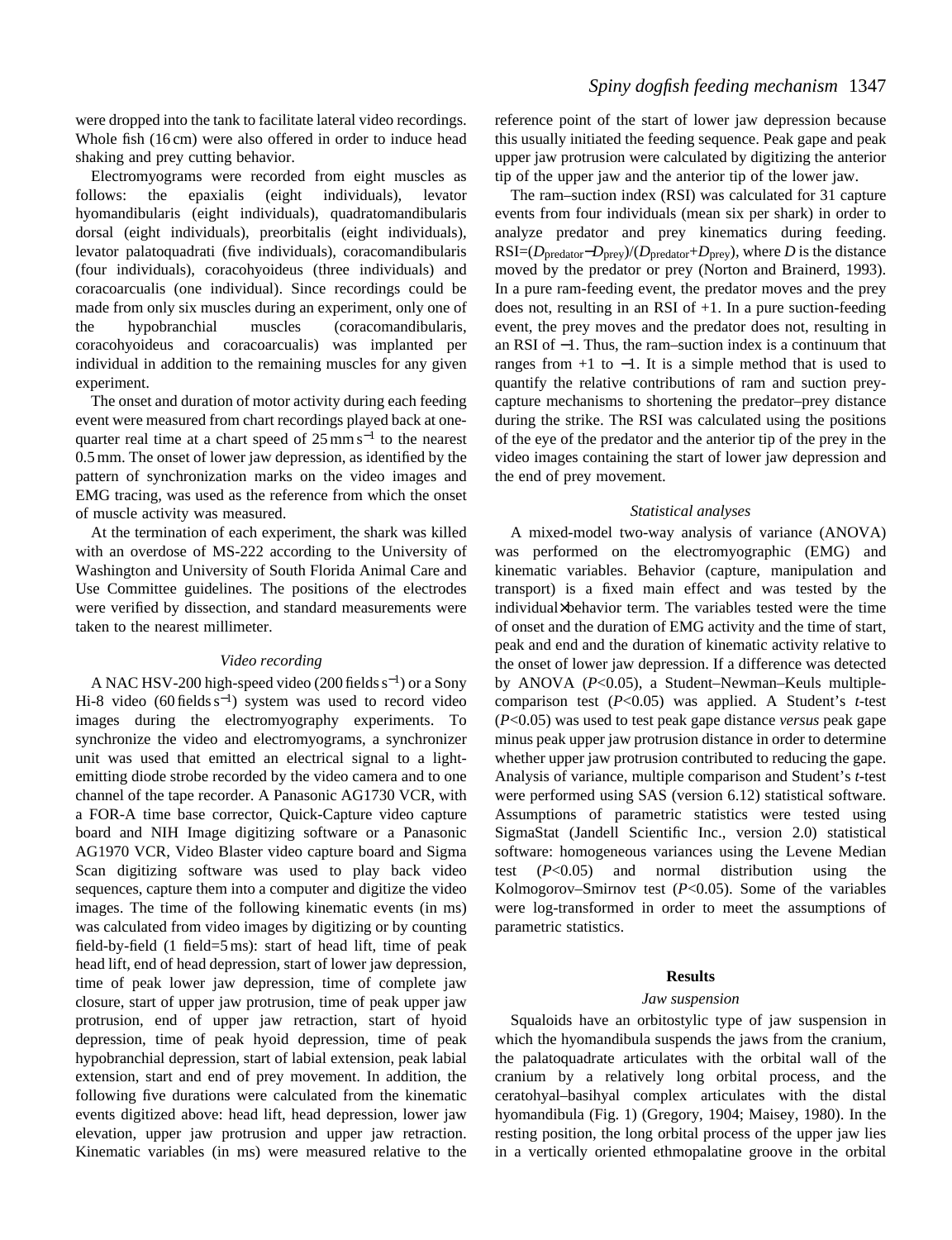

Fig. 1. Left lateral view of the cranium, jaws and hyoid arch of a 74.5 cm total length female *Squalus acanthias* with the skin and muscles removed. (A) Resting position; (B) peak upper jaw protrusion. See text for details. AMP, adductor mandibulae process of palatoquadrate; CT, ceratohyal; HMD, hyomandibula; LCP, ethmopalatine ligament; MD, mandible or lower jaw; NC, nasal capsule; OP, orbital process of palatoquadrate; OT, otic capsule of cranium; PQ, palatoquadrate cartilage or upper jaw; PT, postorbital process of cranium; RC, rostral cartilage.

wall. The sheet-like ethmopalatine ligament extends from the edges of the ethmopalatine groove to the base of the orbital process and ensheathes the orbital process. In the retracted position, the ethmopalatine ligament folds back on itself. The orbital process in the ethmopalatine groove, the ectethmoid condyles and the hyomandibula restrict anteroposterior movement of the upper jaw. During manual manipulation, the orbital process does not leave the ethmopalatine groove even at peak upper jaw protrusion. Therefore, the orbital processes in the ethmopalatine grooves restrict lateral and anteroposterior movement of the upper jaw. Ventral movement of the upper jaw is restricted up to the length of the unfolded ethmopalatine ligament and by the surrounding skin and muscles between the upper jaw and chondrocranium.

#### *Myology*

The epaxialis inserts on the posterodorsal surface of the chondrocranium (Fig. 2). The levator palatoquadrati originates on the cranium and extends ventrally to insert on the palatoquadrate. The levator hyomandibularis originates on the epaxialis and cranium and extends ventrally to insert on the



Fig. 2. Left lateral view of the head of a 74.5 cm total length female *Squalus acanthias* with the skin and eye removed and muscle fiber direction indicated. Skin over the rostrum and cranium is left intact. Myosepta only of the epaxialis muscle are indicated. Raphes overlying quadratomandibularis are indicated by stippling. CHD, constrictor hyoideus dorsalis; CHV, constrictor hyoideus ventralis; EP, epaxialis; HMD, hyomandibula of suspensorium; IMD, intermandibularis; LC, labial cartilages; LH, levator hyomandibularis; LP, levator palatoquadrati; MD, mandible or lower jaw; OP, orbital process of palatoquadrate; PO, preorbitalis; PQ, palatoquadrate or upper jaw; QMA, quadratomandibularis anterior; QMS, quadratomandibularis superficial; QMP, quadratomandibularis posterior; QMV, quadratomandibularis ventral; RS, rostrum; SP, spiracularis.

hyomandibula. The adductor mandibulae complex is considered to be a functional unit consisting of the preorbitalis and quadratomandibularis muscles (Lightoller, 1939). The quadratomandibularis dorsal is composed of four distinct divisions that extend from the palatoquadrate to the mandible: anterior (implanted in this study), superficial, posterior and deep (Wilga, 1997). The quadratomandibularis ventral originates from the mandible and extends dorsally to merge with the preorbitalis. The preorbitalis muscle originates on the nasal capsule and extends posteriorly to merge with the quadratomandibularis ventral. The coracoarcualis originates on the coracoid bar and extends anteriorly to insert on the coracohyoideus (Fig. 3). The coracohyoideus originates on the coracoarcualis and extends anteriorly to insert on the basihyal. The coracomandibularis originates on the coracoid bar and coracoarcualis and extends anteriorly to insert on the mandible.

# *Labial cartilages*

The dorsal and ventral labial cartilages lie along the upper and lower jaws, respectively (Fig. 2). Ligaments attach the labial cartilages at their distal ends to the upper and lower jaws and also at their proximal ends to each other at the angle of the mouth. When the jaws are closed, the labial cartilages lie in the folds of skin against the upper and lower jaws with their proximal ends at the angle of the mouth.

## *Kinematics of feeding behavior*

Prey capture is the initial acquisition of the prey. The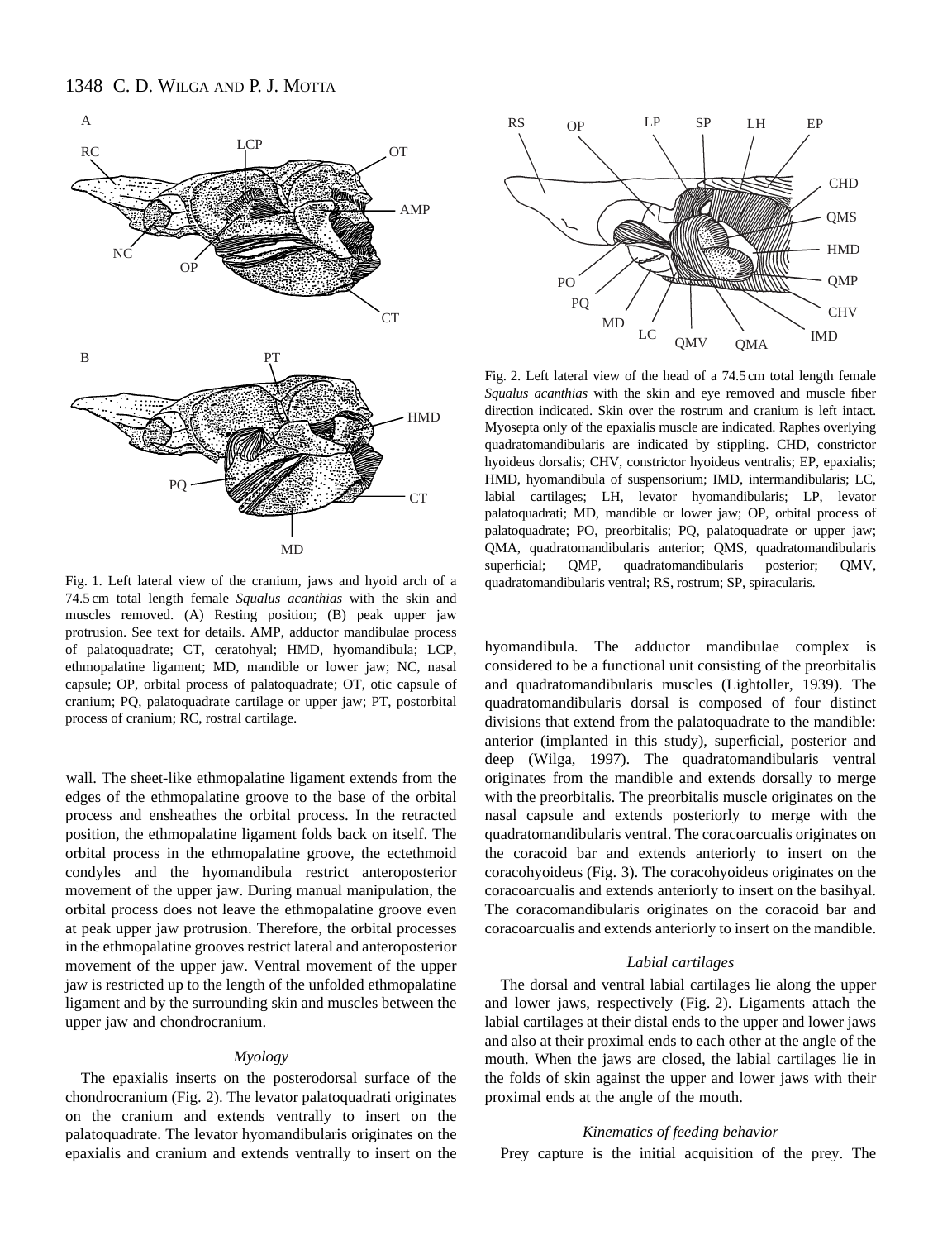expansive phase begins with mouth opening by nearly simultaneous depression of the lower jaw and elevation of the cranium (Figs 4A, 5; Table 1). The labial cartilages are extended as the lower jaw is depressed. The orobranchial chamber is rapidly expanded, and the prey may be drawn by suction into the mouth shortly before peak labial cartilage extension and peak lower jaw depression. The compressive phase begins at peak gape, which is followed by upper jaw protrusion and elevation of the lower jaw. Peak head lift occurs shortly before the jaws close completely. Peak upper jaw protrusion (mean 1.2 cm) is attained just prior to complete elevation of the lower jaw and reduces peak gape (mean 2.4 cm) by 51 % (*P*<0.001), leaving the remainder of the gape for elevation of the lower jaw to close. Peak hyoid depression occurs as the upper and lower jaws are completely closed. The recovery phase begins at complete jaw closure and consists of depression of the cranium and retraction of the upper jaw and hyoid. The recovery phase ends when the cranial elements are returned to their resting positions. The total duration of preycapture events from the start of snout lift or lower jaw depression to the end of upper jaw retraction ranged from 135 to 510 ms with a mean of 280 ms. Prey movement was analyzed for calculation of RSI values for capture events only.



Fig. 3. Ventral view of the head of a 60 cm total length female *Squalus acanthias* with the skin removed and muscle fiber direction indicated. Raphes over quadratomandibularis are indicated by stippling. Anterior and posterior margins of the interhyoideus (deep to IMD) are indicated by dotted lines. Left side shows deep muscles, right side shows superficial muscles. BC, branchial constrictors; CA, coracoarcualis; CH, coracohyoideus; CHV, constrictor hyoideus ventralis; CT, ceratohyal; CM, coracomandibularis; EY, eye; IMD, intermandibularis; MD, mandible or lower jaw; NC, nasal capsule; PO, preorbitalis; PQ, palatoquadrate or upper jaw; QMA, quadratomandibularis anterior; QMP, quadratomandibularis posterior; QMV, quadratomandibularis ventral; RC, rostral cartilage.

# *Spiny dogfish feeding mechanism* 1349

Primarily suction (69 % of all captures) but also ram mechanisms are used to capture herring pieces. The mean RSI for prey capture by suction is −0.23 and by ram is 0.31. During capture by suction, the prey may be transported directly past the teeth and into the buccal cavity. Alternatively, the prey is grasped between the jaws as they are completely closed, as during ram captures.

The kinematics during manipulation (Figs 4B, 6) and transport (Figs 4C, 7) events are similar to those during capture events except that the prey is already grasped between the jaws at the beginning of the event. Labial excursion was usually obscured by the prey and was not analyzed for transport events. Prey manipulation occurs after capture and prior to transport. In manipulation events, the jaws are opened then closed back onto the prey. The total duration of prey manipulation events from the start of head lift or lower jaw depression to the end of upper jaw retraction ranges from 175 to 420 ms with a mean of 236 ms. Prey transport is movement of the prey from the jaws through the pharynx and into the esophagus for swallowing. In transport events, the jaws are opened and the prey is moved rapidly from between the jaws to the esophagus, presumably by suction. The total duration of prey transport events from the start of head lift or lower jaw depression to the end of upper jaw retraction ranges from 200 to 280 ms with a mean of 227 ms.

Statistical analysis of the kinematics of capture, manipulation and transport events revealed only two differences among behaviors (Table 1). Peak hyoid depression occurs later and the duration of head lift is longer in capture events than in manipulation or transport events. The range of duration in capture events from lower jaw depression or head lift to the end of upper jaw retraction  $(135-510 \text{ ms})$ encompasses the entire range of variation in manipulation (175–420 ms) as well as transport (200–280 ms) events. Individual effects were found in most of the kinematic variables (Table 1).

Thirteen lateral head-shaking sequences were observed, four of which ended with cutting of the prey. During lateral headshakes, the shark rapidly throws its head and anterior body from one side to the other (Fig. 4D). This activity continues until the prey is either cut into two pieces or the shark stops shaking and swallows the prey intact. After transport of the cut piece of prey grasped between the teeth, the shark then returns to engulf the severed piece.

#### *Motor activity patterns*

Representative EMG recordings from a suction capture event in the spiny dogfish are shown in Fig. 8A (mean motor patterns are given in Fig. 5). The coracomandibularis and coracoarcualis muscles begin activity shortly before lower jaw depression and end activity just after and at peak lower jaw depression, respectively. The coracohyoideus muscle begins activity just prior to lower jaw depression and ends activity well before peak lower jaw depression. A second burst of activity may occur in the coracohyoideus just before the compressive phase. The epaxialis muscle begins activity just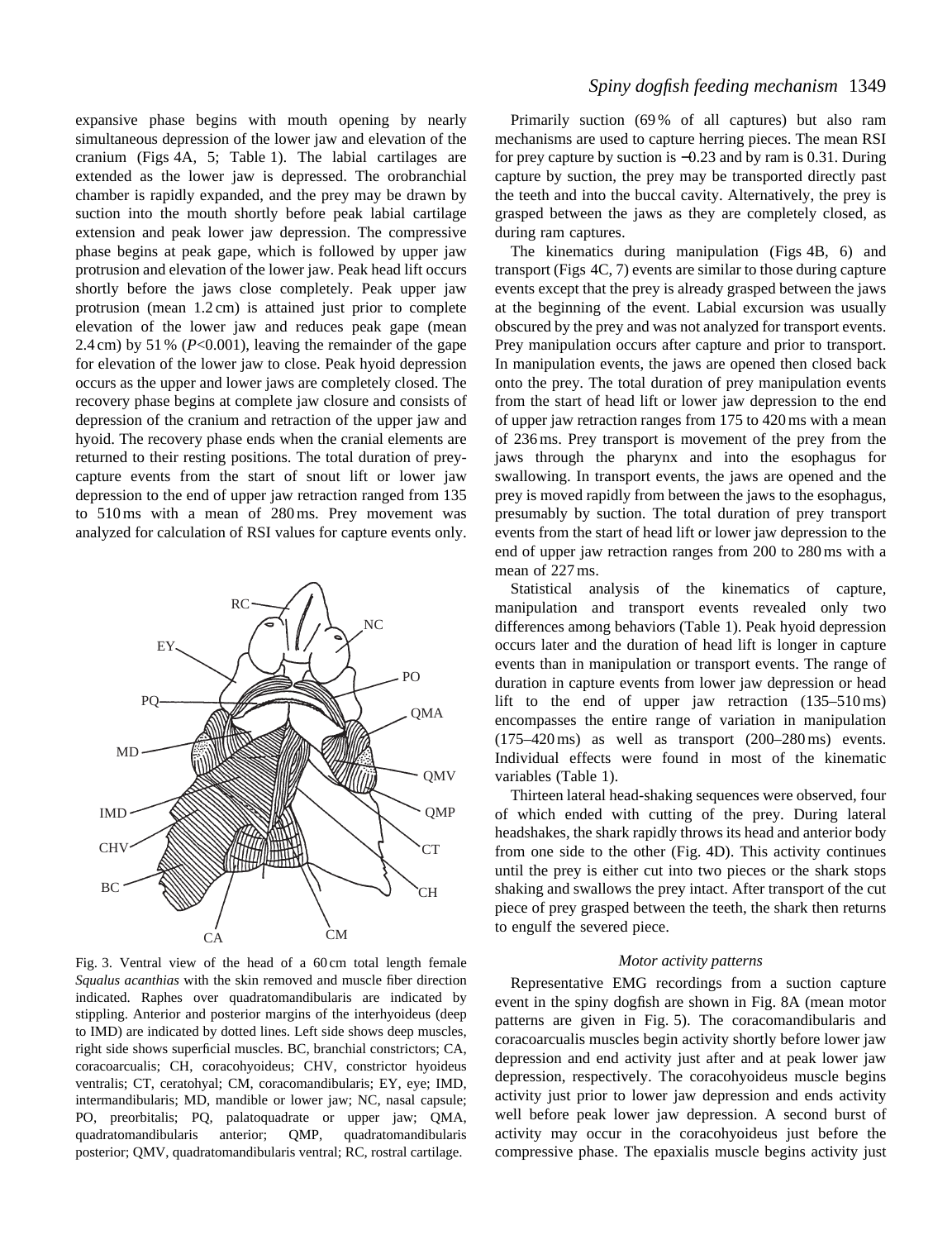| Kinematic variable            | Capture      | Manipulation | Transport    | $P$ -value        | <b>SNK</b> |
|-------------------------------|--------------|--------------|--------------|-------------------|------------|
| Head lift start               | $4\pm10$     | $9+16$       | $23 \pm 19$  | 0.555             |            |
| Head lift duration            | $150 \pm 11$ | $112+17$     | $103 \pm 15$ | $0.029$ †,*       | C>M,T      |
| Head lift peak                | $155 \pm 12$ | $138 \pm 15$ | $111 \pm 14$ | $0.365\dagger$    |            |
| Head depression duration      | $150+9$      | $116 \pm 36$ | $78 + 18$    | 0.054             |            |
| Head depression end           | $304 \pm 14$ | $235 \pm 40$ | $187+29$     | $0.082\dagger$    |            |
| Lower jaw depression peak     | $100 \pm 11$ | $100 \pm 10$ | $87 + 11$    | $0.630\dagger$    |            |
| Lower jaw elevation duration  | $90+7$       | $94 \pm 10$  | $69+17$      | $0.835\dagger$    |            |
| Jaw closure complete          | $192 \pm 16$ | $194 \pm 16$ | $156 \pm 14$ | $0.333\dagger$    |            |
| Upper jaw protrusion start    | $106 \pm 10$ | $101 + 7$    | $93\pm7$     | 0.883+            |            |
| Upper jaw protrusion duration | $60\pm 6$    | $70+14$      | $62\pm5$     | 0.734             |            |
| Upper jaw protrusion peak     | $164 \pm 13$ | $181 \pm 12$ | $152 \pm 8$  | $0.386\dagger$    |            |
| Upper jaw retraction duration | $117 \pm 12$ | $52 \pm 6$   | $75\pm9$     | $0.429\dagger$    |            |
| Upper jaw retraction end      | $280 \pm 14$ | $236 \pm 15$ | $227 \pm 8$  | $0.221\dagger$    |            |
| Hyoid depression start        | $13\pm7$     | $37+17$      | $33\pm3$     | 0.143             |            |
| Hyoid depression peak         | $178 \pm 13$ | $101 \pm 30$ | $115 \pm 14$ | $0.026\dagger$ ,* | C>M,T      |
| Hypobranchial depression peak | $139 \pm 10$ |              |              |                   |            |
| Labial extension start        | $35\pm 6$    | $5\pm7$      |              | 0.316             |            |
| Labial extension peak         | $110 \pm 11$ | $60\pm8$     |              | $0.316\dagger$    |            |
| Prey movement start           | $69 \pm 10$  |              |              |                   |            |
| Prey movement end             | $97 \pm 17$  |              |              |                   |            |

Table 1. *Statistical variables and results of two-way ANOVA on kinematics of capture, manipulation and transport behaviors in* Squalus acanthias

Values are means  $\pm$  s.E.M. (in ms;  $N=8$ ).

SNK, results of Student–Newman–Keuls multiple-comparisons test; \*significant behavior effect at *P*<0.05; †significant individual effect at *P*<0.05. C, capture; M, manipulation; T, transport.

| Table 2. Statistical variables and results of two-way ANOVA on motor activity of capture, manipulation and transport behaviors |
|--------------------------------------------------------------------------------------------------------------------------------|
| <i>in</i> Squalus acanthias                                                                                                    |

| $P$ -value<br>$0.016*$<br>$0.016*$<br>$0.242\dagger$<br>$0.873\dagger$ | SNK<br>M,T>C<br>C>M,T  |
|------------------------------------------------------------------------|------------------------|
|                                                                        |                        |
|                                                                        |                        |
|                                                                        |                        |
|                                                                        |                        |
|                                                                        |                        |
|                                                                        |                        |
| $0.039*$                                                               | C, T>M                 |
| 0.115                                                                  |                        |
| $0.0004$ †.*                                                           | C>M,T                  |
| $0.242\dagger$                                                         |                        |
| $0.009$ †,*                                                            | $M$ <sub>c</sub> $>$ T |
| 0.865                                                                  |                        |
| $0.195\dagger$                                                         |                        |
| $0.825\dagger$                                                         |                        |
| $0.055\dagger$                                                         |                        |
| 0.654                                                                  |                        |
| 0.714                                                                  |                        |
| 0.072                                                                  |                        |
| 0.782                                                                  |                        |
| $0.130\dagger$                                                         |                        |
| 0.600                                                                  |                        |
|                                                                        | 0.227                  |

Values are means  $\pm$  s.E.M. (in ms;  $N=8$ ).

SNK, results of Student–Newman–Keuls multiple-comparisons test; \*significant behavior effect at *P*<0.05; †significant individual effect at *P*<0.05. C, capture; M, manipulation; T, transport.

1, 2 following a muscle name indicates results for the first and second periods of activity.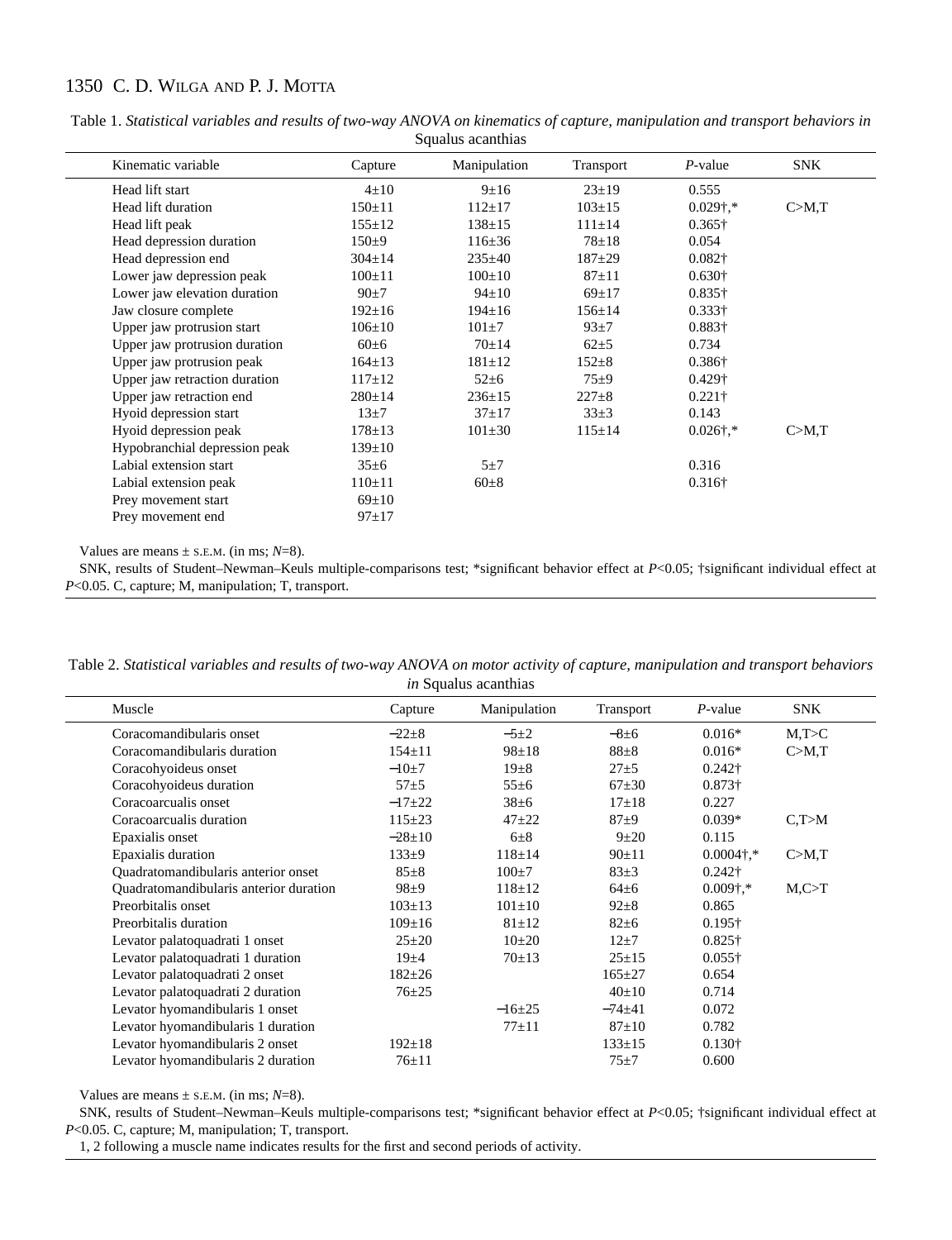

Fig. 4. Video images of representative suction prey-capture (A), bite manipulation (B), suction transport (C) and headshake (D) events in *Squalus acanthias*. Times are in milliseconds, with 0 indicating the start of lower jaw depression in A–C. (A) 15 ms, labial cartilage extension starts; 60 ms, peak lower jaw depression; 85 ms, midway through capture; 110 ms, peak upper jaw protrusion; 180 ms, complete jaw closure and peak hyoid depression. (B) 85 ms, peak lower jaw depression; 150 ms, jaw closure; 185 ms, still biting on prey; 245 ms, peak hyoid depression; 295 ms, end of upper jaw retraction. (C) 75 ms, peak lower jaw depression; 95 ms, jaw closure; 120 ms, peak hyoid depression; 170 ms, end of snout drop; 225 ms, end of upper jaw retraction. (D) Headshake event showing peak lateral excursions of the head for three consecutive headshakes.

prior to the start of head elevation and ends activity shortly before peak head lift. Activity in the quadratomandibularis muscle begins shortly before lower jaw elevation and ends shortly before complete jaw closure. The preorbitalis muscle begins activity just before upper jaw protrusion begins and does not end until well after peak upper jaw protrusion at jaw closure. Activity in the levator palatoquadrati muscle may occur in the middle of the expansive phase or during upper jaw retraction in the recovery phase. The levator hyomandibularis muscle begins activity at complete jaw closure during retraction of the upper jaw and ends the prey-capture event.

Representative EMGs from a bite manipulation event (Fig. 8B; see Fig. 6 for mean motor patterns) and a suction transport event (Fig. 8C; see Fig. 7 for mean motor patterns) show that activity in the jaw opening and closing muscles is similar to that in capture events. However, the activity in the jaw retractor muscles has a different pattern in each event (see Figs 5–7): in capture events, the levator hyomandibularis is always active and the levator palatoquadrati is usually active during the recovery phase; in manipulation events, they are both active during the expansive phase; and in transport events, they are both active during both the expansive and the recovery phases.

Statistical analysis of the motor patterns during capture, manipulation and transport events reveals several differences among the behaviors (Table 2). In general, the differences are due to the longer duration of capture events than manipulation and transport events. In capture events, the mouth opening muscles (coracomandibularis and epaxialis) are active earlier and active longer than in manipulation and transport events. The duration of coracoarcualis activity is also longer in capture and transport events than in manipulation events. Activity in the jaw adductor, the quadratomandibularis, is longer in duration during capture and manipulation events than in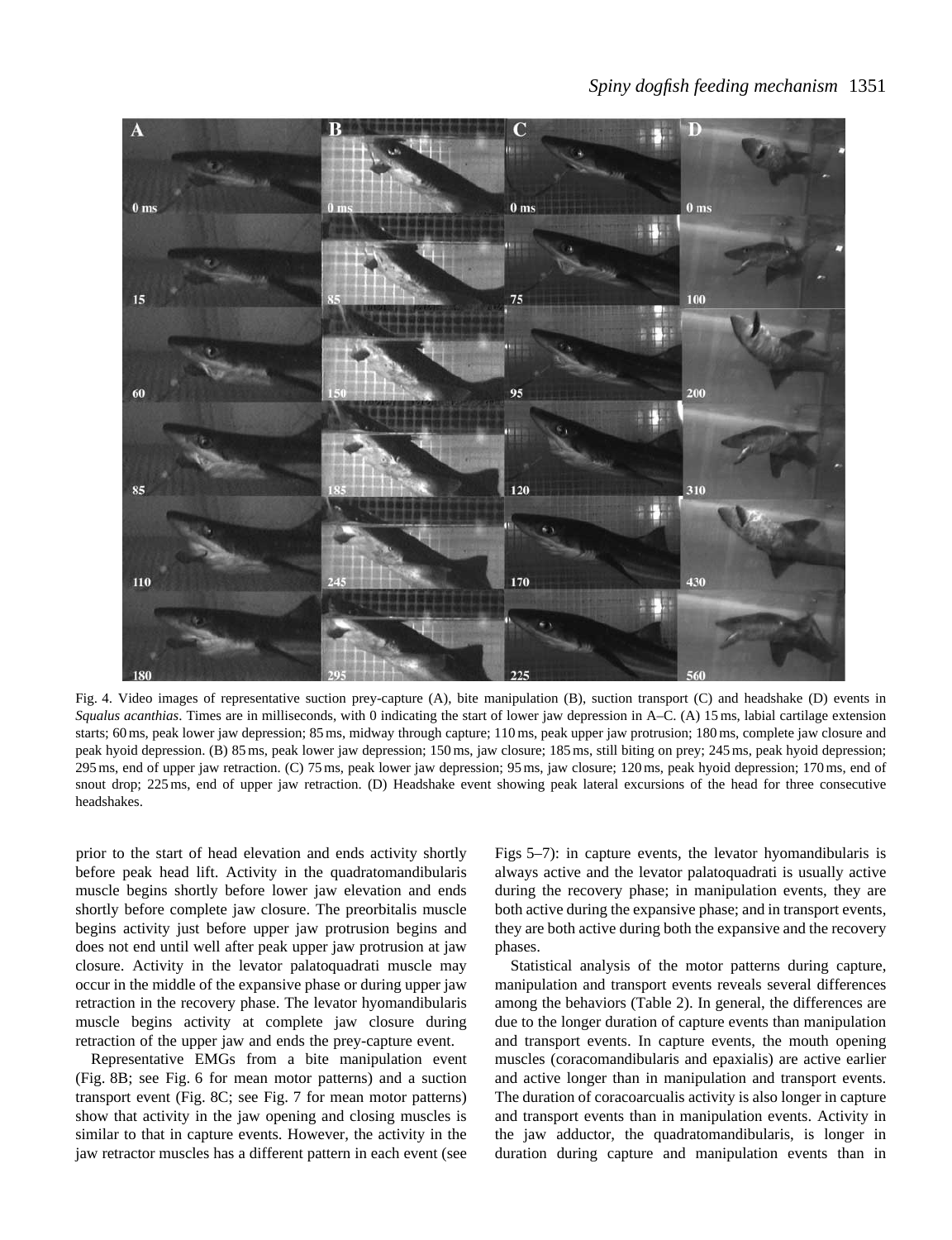

Fig. 5. Composite diagram of synchronized means of kinematic (top) and motor (bottom) patterns during all prey-capture events (*N*=8) in *Squalus acanthias.* Kinematic events are represented by black bars indicating start to peak activity followed by grey bars representing peak to end of activity, with error bars indicating 1 S.E.M. Motor events are shown by black bars representing the onset and duration of motor activity, with error bars indicating 1 S.E.M. The dotted vertical lines indicate, from left to right, the start of the expansive, compressive and recovery phases and the end of the recovery phase. EP, epaxialis; CA, coracoarcualis; CH, coracohyoideus; CM, coracomandibularis; HL, head lift; HY, peak hyoid depression; LB, labial extension; LH, levator hyomandibularis; LJ, lower jaw; LP, levator palatoquadrati; PM, prey movement; PO, preorbitalis; QMA, quadratomandibularis anterior; UJ, upper jaw. The percentage values indicate the proportion of the total activity in which that burst was active, if less than 100 %.

transport events. Individual effects were found in many of the motor pattern variables (Table 2).

Muscle activity during lateral headshakes and cutting of the prey consists of nearly simultaneous repeated bursts of activity in all of the muscles of the head (Fig. 8D). Nearly simultaneous bursts of activity occurred in the muscles of the adductor mandibulae complex in five separate headshake events in one individual (Fig. 9). These bursts of activity were observed during each sideways shake of the head; for example, Fig. 9 illustrates an average of four shakes to one side and five shakes to the contralateral side, with the last burst occurring as the prey is severed.

### **Discussion**

#### *Variation in prey-capture mode*

*Squalus acanthias* is a jack-of-all-trades and uses suction, ram and bite mechanisms variably while feeding on herring. In capturing prey, suction is used twice as often as ram. In all of the suction capture events and even some of the ram feeding events, the prey can be clearly seen to move towards the mouth of the shark. This is supported by the large range in



Fig. 6. Composite diagram of synchronized means of kinematic (top) and motor (bottom) patterns during all bite manipulation events (*N*=8) in *Squalus acanthias.* Kinematic events are represented by black bars indicating start to peak activity followed by grey bars representing peak to end of activity, with error bars indicating 1 S.E.M. Motor events are represented by black bars representing the onset and duration of motor activity, with error bars indicating 1 S.E.M. The dotted vertical lines indicate, from left to right, the start of the expansive, compressive and recovery phases and the end of the recovery phase. EP, epaxialis; CA, coracoarcualis; CH, coracohyoideus; CM, coracomandibularis; HL, head lift; HY, hyoid depression; LH, levator hyomandibularis; LJ, lower jaw; LP, levator palatoquadrati; PO, preorbitalis; QMA, quadratomandibularis anterior; UJ, upper jaw.

RSI values (−0.32 to 0.74, mean −0.23 for suction and 0.31 for ram capture events) indicating the variation in relative contributions of ram and suction components during prey capture. The ram-feeding swell shark *Cephaloscyllium ventriosum* has a much larger ram than suction component during prey capture, as shown by an RSI of 0.60 (Ferry-Graham, 1997). Suction and ram are used exclusively or cooperatively to manipulate prey during processing events. Biting is used to sever large prey into smaller more manageable pieces. Not all capture events were followed by manipulation: in some feeding events, transport of the prey immediately followed prey capture, as also noted for carcharhinid sharks (Frazzetta and Prange, 1987; Motta *et al.* 1997; Wilga, 1997). Transport of the prey for swallowing was always accomplished by suction.

#### *Conservation of the feeding mechanism*

A common pattern of kinematic and motor activity characterizes prey capture, manipulation and transport in the spiny dogfish *Squalus acanthias* as hypothesized. Occasionally, a preparatory phase was present in which the jaws were closed just prior to the expansive phase. The preparatory phase is characterized by activity in the quadratomandibularis, the levator palatoquadrati and the levator hyomandibularis. A preparatory phase is not always present during feeding in other sharks (Motta *et al.* 1997;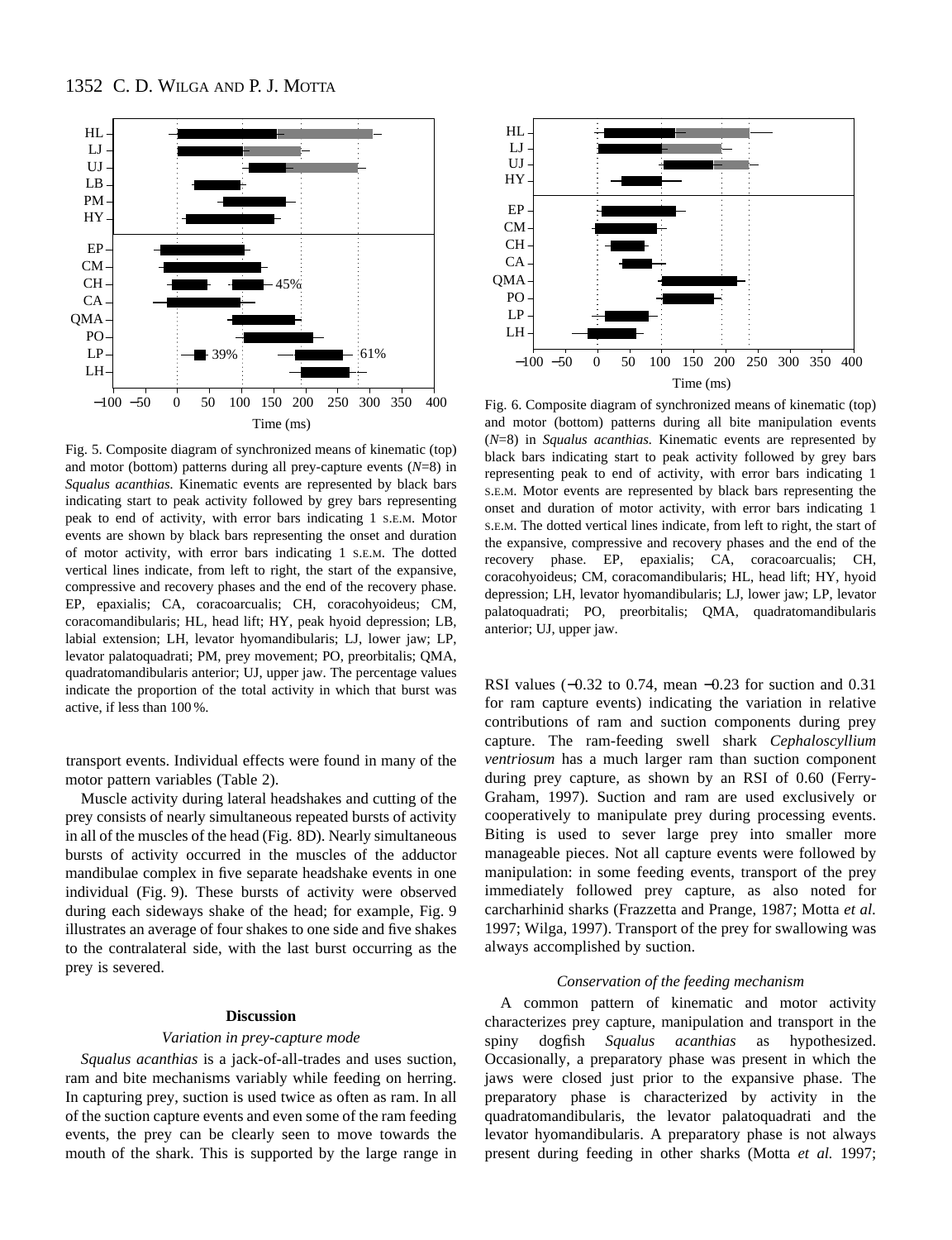

Fig. 7. Composite diagram of synchronized means of kinematic (top) and motor (bottom) patterns during all suction transport (*N*=8) events in *Squalus acanthias.* Kinematic events are represented by black bars indicating start to peak activity followed by grey bars representing peak to end of activity, with error bars indicating 1 S.E.M. Motor events are represented by black bars representing the onset and duration of motor activity, with error bars indicating 1 S.E.M. The dotted vertical lines indicate, from left to right, the start of the expansive, compressive and recovery phases and the end of the recovery phase. EP, epaxialis; CA, coracoarcualis; CH, coracohyoideus; CM, coracomandibularis; HL, head lift; HY, hyoid depression; LH, levator hyomandibularis; LJ, lower jaw; LP, levator palatoquadrati; PO, preorbitalis; QMA, quadratomandibularis anterior; UJ, upper jaw.

Wilga, 1997) or in bony fishes (Liem, 1978; Lauder, 1985; Gillis and Lauder, 1994, 1995).

The expansive phase (Fig. 10A–B) is characterized by activity in the mouth-opening muscles followed by activity in the hyoid depressor muscles. Mouth opening begins with posteroventral depression of the lower jaw, during coracomandibularis and coracoarcualis muscle activity, and simultaneous posterodorsal elevation of the cranium during epaxialis muscle activity. The labial cartilages are pivoted anteriorly as the lower jaw is depressed, pulling the folds of skin at the corner of the mouth forward to occlude the sides of the gape (see Fig. 4). Peak labial cartilage extension occurs shortly before peak gape. The anterior swinging of the labial cartilages occluding the lateral sides of the gape in the spiny dogfish functions in a similar manner to the anterior swinging of the maxilla and premaxilla in bony fishes (Alexander, 1967; Lauder, 1979, 1985). This prevents water inflow at the sides of the mouth and produces a tubular mouth opening which directs the suction inflow to the front of the mouth (Osse, 1969; Lauder, 1979, 1980, 1983; Muller and Osse, 1984).

Following the start of mouth opening, posteroventral depression of the basihyal (hyoid) occurs during coracohyoideus and coracoarcualis muscle activity. Expansion of the orobranchial cavity is mediated by depression of the basihyal and branchial, presumably by the coracohyoideus,

coracoarcualis and coracobranchiales, as in the lemon shark (Motta *et al.* 1997). Depression of the lower jaw and hyoid pulls the distal end of the hyomandibula ventrally and slightly anteriorly through the mandibular–hyomandibular and ceratohyal–hyomandibular joints. This ventral pivoting of the hyomandibula allows the upper and lower jaws to protrude ventrally away from the chondrocranium, but does not appear to drive upper jaw protrusion in the spiny dogfish. Haller (1926) and Shirai and Okamura (1992) have proposed that the hyoid arch is crucial in protruding the upper and lower jaws from the chondrocranium in squaloids. This is partially true: ventral movement of the distal hyomandibula is crucial in allowing the jaw apparatus as a whole to move away from the cranium, but the hyomandibula apparently plays a passive role in being pulled by the jaws, not an active role in pushing the jaws. The hyomandibula allows some rotation of the jaws in the spiny dogfish, but to a lesser extent than in carcharhiniform and lamniform sharks (Moss, 1977; Motta *et al.* 1997).

The compressive phase is characterized by activity in the jaw adductor and upper jaw protrusion muscles (Fig. 10B–C). The lower jaw is elevated and the upper jaw is protruded during activity in the quadratomandibularis and preorbitalis muscles. Contraction of the preorbitalis muscle produces an anteriorly directed force near the posterior region of the jaws. This forces the orbital process of the upper jaw to slide ventrally along the ethmopalatine groove to protrude the upper jaw away from the chondrocranium. As the quadratomandibularis muscle adducts the jaws, it may assist upper jaw protrusion by depressing the upper jaw towards the lower jaw as the lower jaw is being elevated. Relaxation of the epaxialis muscle allows the head to drop passively towards its resting position. Elastic energy storage in the skeletal, integumental and other muscle tissue may also contribute to the recovery of the cranial elements to the resting position. Hyoid depression reaches its peak midway through this phase.

The recovery phase is characterized by activity in the jaw retractor muscles (Fig. 10C–A). Posterodorsal elevation of the upper jaw back under the chondrocranium occurs during activity in the levator palatoquadrati muscle. In addition, posterodorsal elevation of the hyomandibula elevates the entire jaw apparatus and occurs during activity in the levator hyomandibularis muscle. This supports the proposal of Shirai and Okamura (1992) that the levator palatoquadrati and levator hyomandibularis muscles restore the jaws and hyoid arch back to the resting position in squaloid sharks. The recovery phase is the longest of the three phases because of depression of the head to its resting position. The levator hyomandibularis muscle retracts the jaws in both the spiny dogfish and the lemon shark (Motta *et al.* 1997), supporting the proposal of Frazzetta (1994), and does not apparently assist in jaw protrusion as Moss (1972) proposed.

The kinematic sequence observed during feeding in the spiny dogfish is similar to that reported in carcharhiniform sharks, such as the lemon, blacknose, blacktip, swell and bonnethead (Tricas and McCosker, 1984; Frazzetta and Prange, 1987; Ferry-Graham, 1997; Motta *et al.* 1997; Wilga,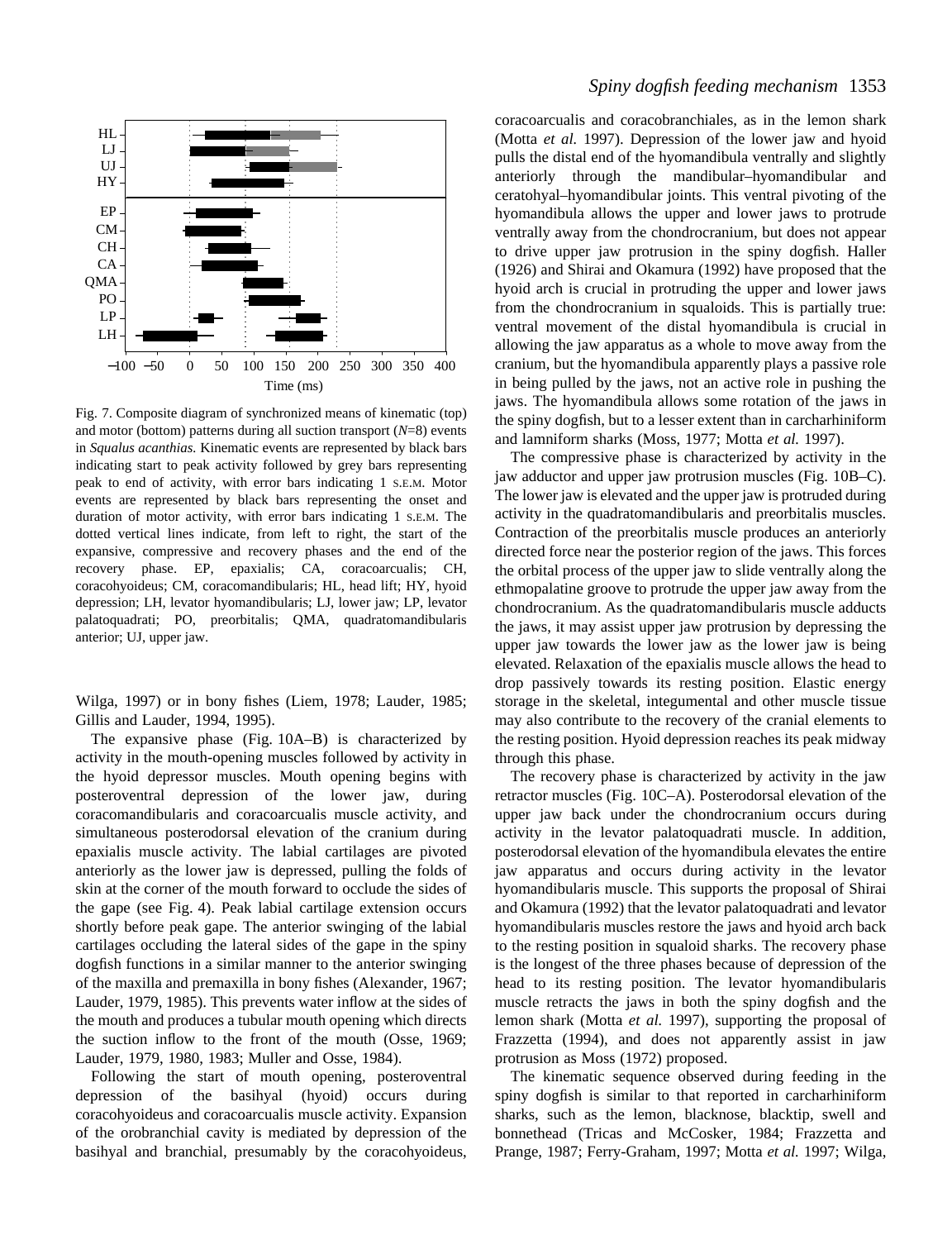

Fig. 8. Electromyographic recordings from four muscles during a representative suction capture (A), bite manipulation (B), suction transport (C) and head shake (D) in *Squalus acanthias*. EP, epaxialis; CH, coracohyoideus; PO, preorbitalis; QMA, quadratomandibularis anterior.

1997). However, the white shark, a lamniform shark, differs in that upper jaw protrusion occurs well before peak lower jaw depression, and cranial depression does not occur until the recovery phase rather than during the compressive phase as in other sharks. Prolonged elevation of the cranium in the white shark is thought to allow the upper jaw time to protrude and retract rapidly multiple times during a bite cycle, a behavior that is sometimes used to excise pieces from large prey items (Pratt *et al.* 1982). The basic feeding sequence consisting of head lift and lower jaw depression, lower jaw elevation and peak hyoid depression after peak gape that has been observed in other aquatic-feeding vertebrates studied thus far, bony fishes and aquatic salamanders and turtles, is conserved in the spiny dogfish as well as in other sharks (Liem, 1980; Lauder, 1985; Lauder and Prendergast, 1992; Reilly and Lauder, 1992; Ferry-Graham, 1997; Motta *et al.* 1997; Wilga, 1997).

#### *Variation in the feeding mechanism*

Capture, manipulation and transport events are distinguished by several differences in the timing and duration of kinematic and motor pattern variables in the spiny dogfish. Most of the differences among behaviors are due to the earlier onset and longer duration of activity in the mouth-opening muscles (coracomandibularis and epaxialis) in capture events than in transport events. Other studies of feeding in sharks, bony fishes and aquatic salamanders have also found suction transport events to be shorter in duration than prey-capture events (Frazzetta and Prange, 1987; Gillis and Lauder, 1994, 1995; Ferry-Graham, 1997; Motta *et al.* 1997; Wilga, 1997), and this pattern may be widespread during aquatic feeding in lower vertebrates, as Gillis and Lauder (1995) suggest. One explanation for this is that, in transport events, the prey is already contained within the orobuccal cavity; therefore, the mouth does not need to be open for as long as it does in capture events to ensure apprehension of the prey. In manipulation events, activity in the quadratomandibularis muscle continues until well after the jaws have closed completely, indicating that the jaws are continuing to bite down onto the prey. In contrast, quadratomandibularis muscle activity ceases just prior to complete jaw closure in capture and transport events.

Variation among feeding behaviors (capture, manipulation and transport) may be masked by the great variation in individual prey-capture events that encompasses the entire variation in manipulation and transport events, resulting in few differences (Wilga, 1997). The numerous individual effects show that individuals are capable of varying their head movements and motor pattern from one successful feeding trial to the next. Individual effects in kinematics and motor activity patterns during feeding have been reported in other sharks (Ferry-Graham, 1997; Motta *et al.* 1997; Wilga, 1997); thus, individual variation appears to be an important component of the feeding mechanism. This shows that the feeding behavior of sharks is not a predictable sequence of events that is stereotypical among individuals, as has been thought previously (Gilbert, 1962, 1970; Tricas, 1985).

Modulation of activity in the levator palatoquadrati and levator hyomandibularis among the three behaviors was clearly observed, but was not detected by the present statistical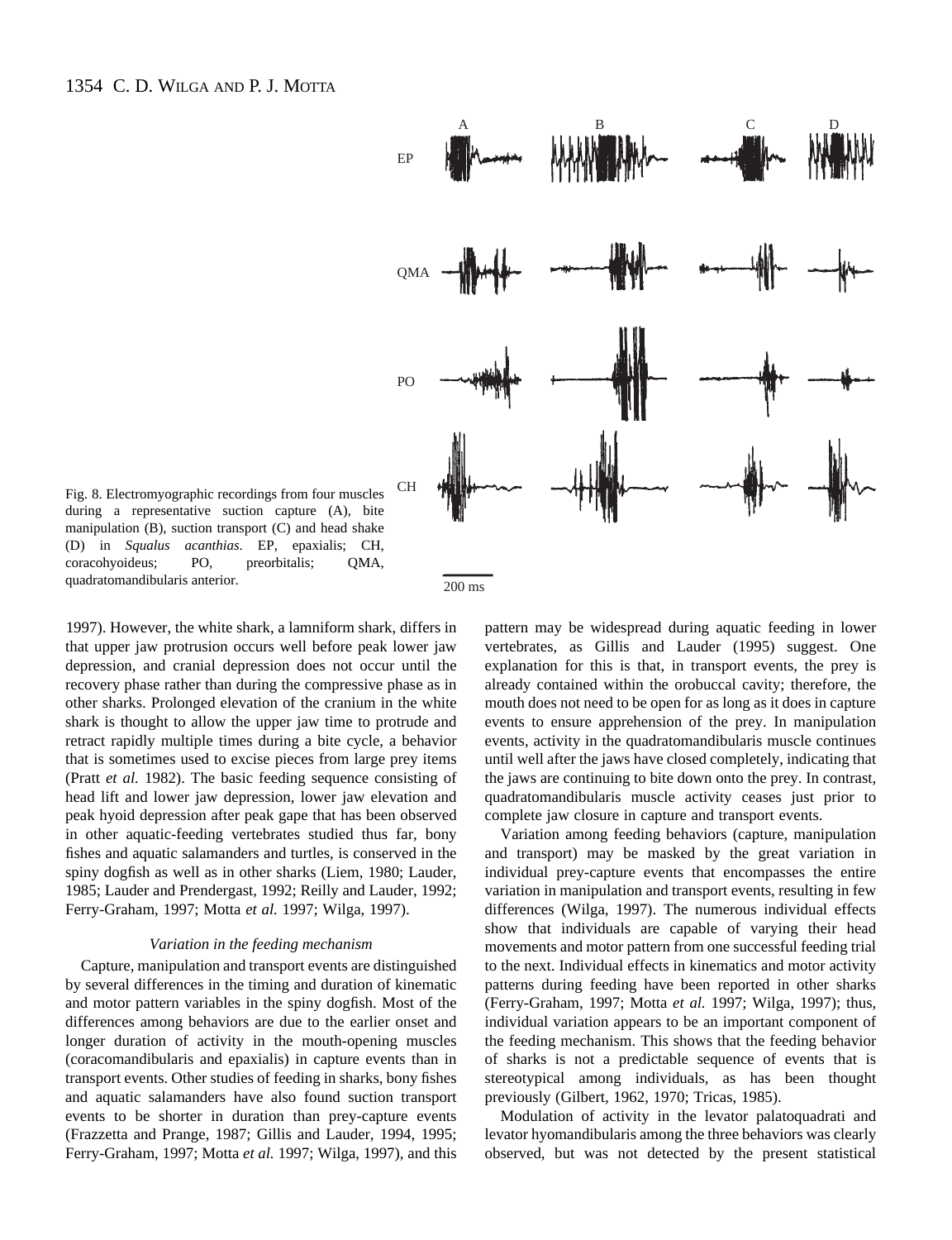

Fig. 9. Composite diagram of the mean motor pattern in the adductor mandibulae complex during five lateral headshake events in one *Squalus acanthias* individual. Electromyographic events are represented by black bars indicating the onset and duration of motor activity, with error bars indicating 1 S.E.M. Each column of bursts represents one movement of the head to one side, with the last column at time 0 including cutting of the prey. The *x*-axis represents time in seconds relative to the burst in which prey-cutting occurs. PO, preorbitalis; QMA, quadratomandibularis anterior; QMD quadratomandibularis deep; QMS, quadratomandibularis superficial; QMP, quadratomandibularis posterior; QMV, quadratomandibularis ventral.

methods. These two muscles elevate the upper jaw and mandibular arch, respectively, and act to retract the jaws during the recovery phase in capture and transport events. The reason for the lack of activity in the two muscles during the recovery phase in manipulation events, and thus the apparent absence of jaw retraction after the bite, is not clear. Activity in the two muscles during the expansive phase may be associated with events in which the prey is already contained in the mouth. If so, these muscles may act to elevate the upper jaw and dislodge the teeth from the prey prior to further processing. Activity in the levator palatoquadrati during the expansive phase may ensure that the upper jaw does not deflect the prey during capture.

# *Upper jaw protrusion*

The spiny dogfish is capable of protruding the upper jaw up to 30 % of its head length, nearly 2 cm in one 53 cm TL individual. This is considerably more than the lemon shark, with its hyostylic jaw suspension, which has previously been thought to allow greater mobility of the upper jaw than in orbitostylic sharks (Gregory, 1904; Maisey, 1980; Compagno, 1988; Wilga, 1997). Substantial upper jaw protrusion was clearly evident in all of the feeding events recorded. Thus, its orbitostylic type of jaw suspension does not appear to limit upper jaw protrusion in this species, contrary to previous speculation (Schaeffer, 1967; Compagno, 1977).

One function of upper jaw protrusion may be to assist in jaw closure by protruding the upper jaw as well as by elevating the



Fig. 10. Schematic diagram of the functional components of the cranium and jaws during feeding in *Squalus acanthias.* From the resting position (A), cranial elevation by the EP, lower jaw depression by the CM and hyoid depression by the CH and CA open the mouth to peak gape (B). Next, upper jaw protrusion and lower jaw elevation by the PO, QMV and QMD reduce the gape to peak upper jaw protrusion and complete jaw closure (C). Lastly, upper and lower jaw elevation by the LP and LH retracts the jaws back to the resting position. Thick black lines indicate muscles, with their direction of action indicated by small arrows, and open elements indicate cartilages, with their direction of movement indicated by large arrows. CH-CA, coracohyoideus and coracoarcualis; CM, coracomandibularis; CR, cranium; CT, ceratohyal; CT-BH, ceratohyal-basihyal; EP, epaxialis; HMD, hyomandibula; LH, levator hyomandibularis; LP, levator palatoquadrati; MD, mandible or lower jaw; OP, orbital process of palatoquadrate; PO, preorbitalis; PQ, palatoquadrate or upper jaw; QMD, quadratomandibularis dorsal (all divisions); QMV, quadratomandibularis ventral.

lower jaw to close the gape. Protrusion of the upper jaw was found to reduce the gape by 51 %, leaving the remainder of the gape for elevation of the lower jaw to close. In the absence of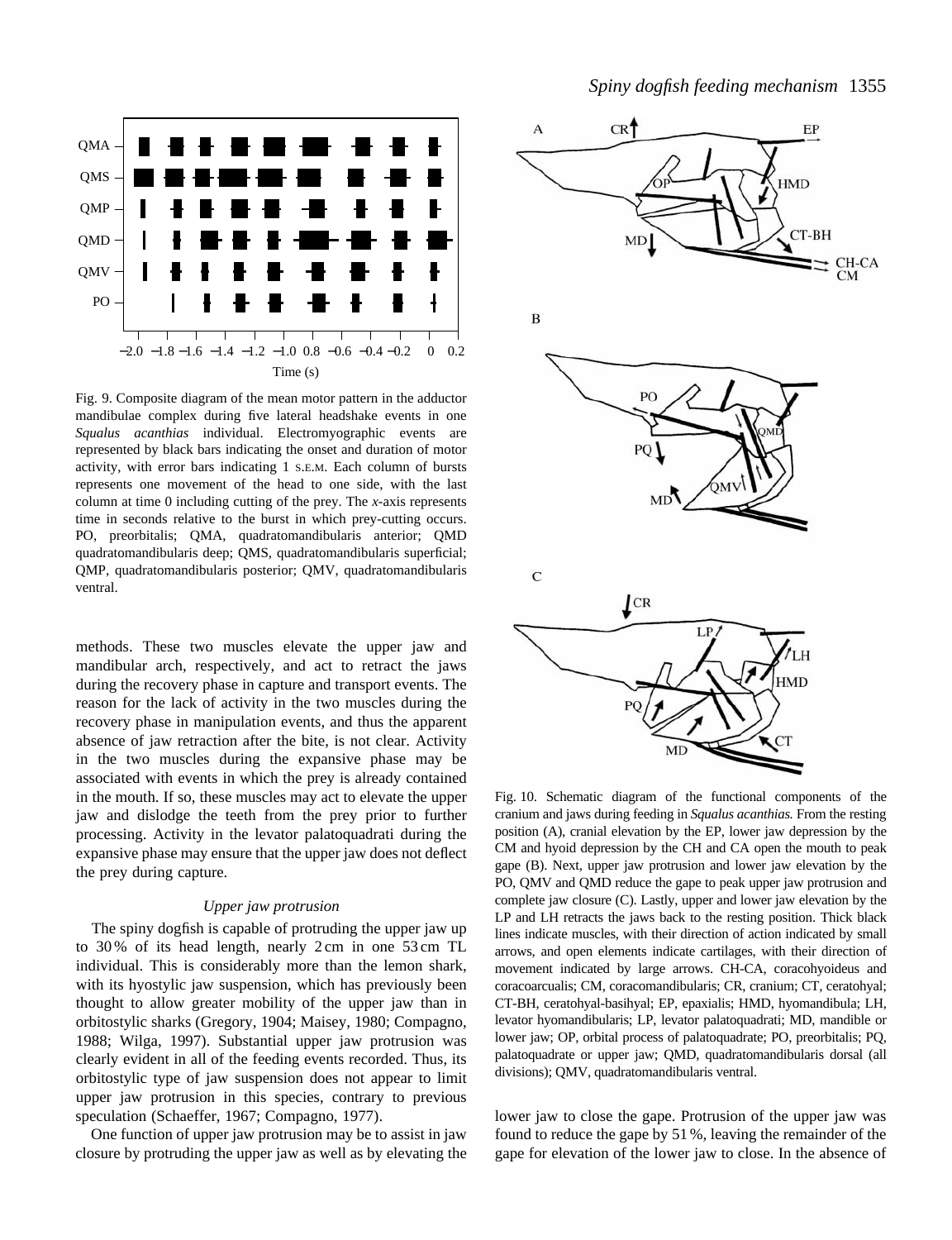upper jaw protrusion, the distance that the lower jaw would have to travel to close the gape would nearly double, assuming that velocity remains unchanged. Jaw closure may be achieved in a shorter time by protruding the relatively smaller mass of the upper jaw to close the gape rather than by depressing the greater mass of the entire head. It is important to note that cranial movements do not affect protrusion of the upper jaw. The upper jaw is connected to the cranium by long ethmopalatine ligaments anteriorly and by the hyomandibula posteriorly. As a result, movement of the upper jaw is independent of movement of the cranium, as shown by upper jaw protrusion occurring during cranial elevation as well as cranial depression.

Moss (1972) has proposed two mechanisms for upper jaw protrusion in sharks. The first mechanism involves contraction of the preorbitalis and levator palatoquadrati muscles in carcharhiniform sharks and contraction of the preorbitalis muscle in squaliform sharks. This first mechanism has been observed during feeding in two carcharhinid sharks (Motta *et al.* 1997; Wilga, 1997) as well as in the spiny dogfish. In the second mechanism, the lower jaw is held stationary against large prey while contraction of the quadratomandibularis muscle depresses the unobstructed upper jaw into the protruded state. This mechanism probably acts to protrude the upper jaw regardless of prey size, since the function of a jaw adductor is to bring the two skeletal elements together; thus, the upper jaw is moved ventrally as the lower jaw is moved dorsally. Both of these mechanisms probably act cooperatively to protrude the upper jaw in the spiny dogfish, and probably in other sharks as well, since nearly simultaneous activity in the quadratomandibularis and preorbitalis muscles occurs during upper jaw protrusion and lower jaw elevation, which are also nearly simultaneous.

Wu (1994) proposed a mechanism for upper jaw protrusion in orectolobiform sharks in which ventral rotation of the ceratohyal against the mandibular knob pushes the hyomandibula anteroventrally, thereby protruding the jaws. He showed that the articulation between the hyomandibula and mandibular knob is present in squalean and galean sharks and suggested that the ceratohyal mechanism occurs during jaw protrusion in many living sharks. The ceratohyal mechanism for upper jaw protrusion does not appear to be present during feeding in the spiny dogfish. Anterior movement of the relatively short hyomandibula is slight, and depression of the ceratohyal is not simultaneous with upper jaw protrusion in the spiny dogfish. In addition, hyomandibula depression appears to be passive in being pulled ventrally by ceratohyal depression.

The mechanism of upper jaw protrusion and retraction differs somewhat between squaliform and carcharhiniform sharks: the levator palatoquadrati assists in retraction of the upper jaw in squaliform sharks, while it assists in upper jaw protrusion in carcharhiniform sharks. Upper jaw protrusion in the spiny dogfish occurs during jaw closure, when the preorbitalis and quadratomandibularis muscles are active. In contrast, the levator palatoquadrati, preorbitalis and

quadratomandibularis muscles are active during protrusion of the upper jaw in the lemon shark (Motta *et al.* 1997) and in the bonnethead shark *Sphyrna tiburo* (Wilga, 1997). In carcharhinid sharks, the levator palatoquadrati muscle is anteroposteriorly oriented (Compagno, 1988; Nakaya, 1975; Motta and Wilga, 1995); consequently, its contraction pulls the upper jaw anteriorly, as found in both the lemon (Motta *et al.* 1997) and bonnethead (Wilga, 1997) sharks. In contrast, the levator palatoquadrati muscle is dorsoventrally oriented in squalid sharks such as the spiny dogfish, where its contraction acts to elevate the upper jaw, as shown above. Interestingly, in the spotted catshark *Scyliorhinus canicula*, which is a carcharhiniform shark, the levator palatoquadrati muscle was found to be active simultaneously with the levator hyomandibularis muscle as the jaws became completely closed (Hughes and Ballintijn, 1965). However, the levator palatoquadrati muscle in the spotted catshark is vertically oriented, as in the spiny dogfish, not anteroposteriorly oriented, as in carcharhinid sharks, and appears to function similarly to retract the upper jaw.

# *Head shaking and the cutting mechanism*

Lateral head shaking while grasping the prey between the jaws in *Squalus acanthias* is an effective means of cutting long prey into two pieces. Nearly simultaneous bursts of activity occur in the muscles of the head during each sideways shake of the head. If the shark is also actively biting onto the prey during each headshake, as suggested by the motor pattern of the adductor mandibulae complex, then severing of the prey may be enhanced. After cutting the prey, the shark swallows the piece of prey grasped within the jaws, then returns to engulf the severed piece. Head-shaking behavior has been observed during feeding in several species of sharks (Springer, 1961; Moss, 1972, 1977; Frazzetta and Prange, 1987; Frazzetta, 1988, 1994; Motta *et al.* 1997; Wilga, 1997) and is thought to be a mechanism for gouging pieces from large prey, cutting prey into smaller pieces or subduing the prey (Springer, 1961; Hobson, 1963; Gilbert, 1970; Moss, 1972; Tricas and McCosker, 1984; Frazzetta and Prange, 1987; Frazzetta, 1994; Powlik, 1995).

The morphology of the teeth is important in this headshaking cutting behavior. The upper and lower teeth of the spiny dogfish are similar, with a large oblique cusp that is smooth (not serrated) and pointed laterally (Compagno, 1984). Smooth sharp blades, such as the teeth in spiny dogfish, cut by shearing the material through friction produced by drawing the edge of the blade against the material to be sliced (Frazzetta, 1988, 1994). Furthermore, if the blade or tooth is inclined towards the cutting direction, the shearing effect is increased and the tooth will dig deeper into the substratum as it is moved sideways (Frazzetta, 1988). Grasping or biting of the prey coupled with vigorous lateral headshakes cause the prey to shear across the teeth, resulting in an effective prey-cutting mechanism as Moss (1972) suggested.

Although the white shark and the spiny dogfish have different dentition patterns, they are both capable of effectively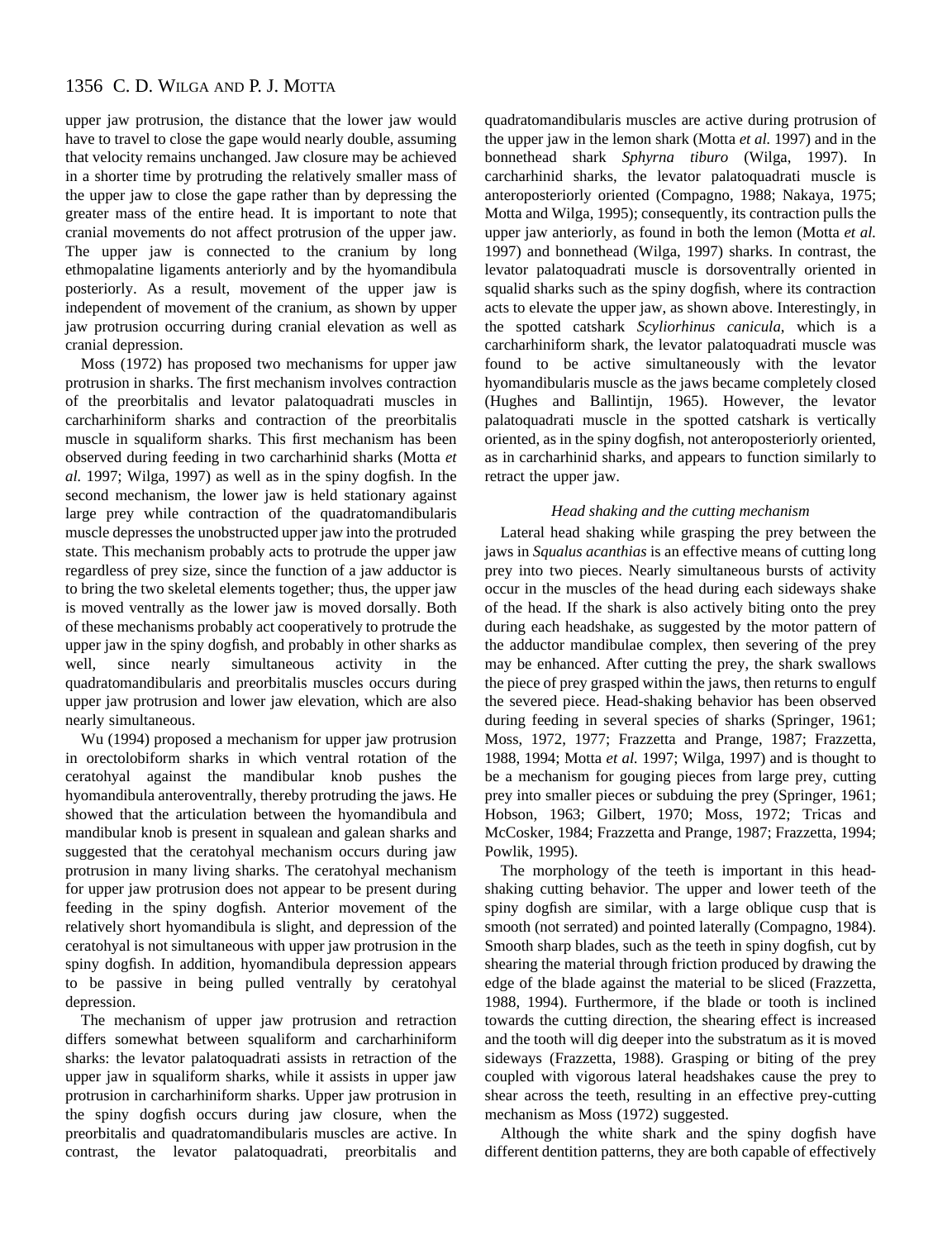reducing large or long prey into smaller, more manageable, pieces. Powlik (1995) found that, during biting on prey, the sideways sliding of teeth between the upper and lower jaws increases the cutting area in the white shark. The teeth of the white shark are angled lingually and are effective at gouging pieces from large prey, holding prey or preventing the prey's escape from the mouth (Powlik, 1995). This is supported by its feeding strategy in which it attacks a large pinniped at the surface of the water, usually inflicting a massive singular wound (Tricas and McCosker, 1984; McCosker, 1985; Klimley *et al.* 1996). In contrast, the teeth of the spiny dogfish are inclined laterally and are effective at cutting long prey into two pieces. This is also supported by its diet (Jensen, 1965; Jones and Geen, 1977); it readily takes prey that are longer than the gape but in which the prey width does not exceed the gape (Wilga, 1997).

As the number of functional studies on the feeding mechanisms of sharks increase, it is becoming evident that feeding behavior in sharks is neither predictable nor stereotypical. Prey capture, bite manipulation and suction transport in the spiny dogfish, as well as in other shark species, have a common pattern of kinematic and motor activity but are distinguishable by their duration and relative timing. Furthermore, individual sharks are capable of varying head movements and motor pattern among feeding events, suggesting that the feeding mechanism is not a tightly controlled preprogrammed behavior. Rather than restricting upper jaw protrusion, the orbitostylic jaw suspension in the spiny dogfish allows relatively extensive upper jaw protrusion. One function of upper jaw protrusion may be to reduce the gape and decrease the time to jaw closure. The mechanism of upper jaw protrusion in the spiny dogfish differs from that described in carcharhinid sharks, with the levator palatoquadrati muscle assisting in upper jaw retraction rather than in upper jaw protrusion. Vigorous lateral head-shaking while grasping the prey tightly in the teeth is an effective means of cutting long prey into smaller, more easily swallowed, pieces. The basic kinematic feeding sequence observed in other aquatic-feeding lower vertebrates is conserved in the spiny dogfish.

This study is a partial fulfillment for a doctoral dissertation at the University of South Florida. Special thanks to Karel Liem, who gave graciously of his time, expertise and use of his equipment throughout this project. Experiments were conducted at Friday Harbor Laboratories, University of Washington. We thank Dennis Willows, Craig Staude and the FHL staff for providing research space, equipment and logistical support and for assistance in catching animals. The authors gratefully acknowledge Laura Foster, Angela Lohse, Adam Summers, Steve Norton, Carl Demetropoulos, Eliot Drucker, Jeff Jensen, Beth Babcock, Bruce Miller and Donna Nemeth for providing assistance during the experiments. This research was supported by an NSF Ford Foundation Predoctoral Fellowship, a University of Washington grant for research at Friday Harbor Laboratory, a Cook Inlet Region

Inc. Career Upgrade grant, and a Culverhouse Scholarship from the University of South Florida to C.D.W. Equipment used in this research was supported by National Science Foundation grants to K. F. Liem (BSR 8818014) and to P.J.M. (DEB 9117371). We thank Peter Wainwright, Steve Norton and three anonymous reviewers for providing helpful comments on the manuscript.

### **References**

- ALEXANDER, R. MCN. (1967). The functions and mechanisms of the protrusible upper jaws of some acanthopterygian fish. *J. Zool., Lond*. **151**, 43–64.
- CARROLL, R. L. (1988). *Vertebrate Paleontology and Evolution*. New York: Freeman and Co.
- COMPAGNO, L. J. V. (1977). Phyletic relationships of living sharks and rays. *Am. Zool*. **17**, 303–322.
- COMPAGNO, L. J. V. (1984). Sharks of the world. FAO species catalogue. *FAO fish synopsis Mo.* 125. Vol. **4**, pts 1 and 2. Rome, Italy.
- COMPAGNO, L. J. V. (1988). *Sharks of The Order Carcharhiniformes*. Princeton, NJ: Princeton University Press.
- DE CARVALHO, M. R. (1996). Higher-level elasmobranch phylogeny, basal squaleans and paraphyly. In *Interrelationships of Fishes* (ed. M. L. J. Stiassney, L. R. Parenti and G. G. Johnson), pp. 35–62. New York: Academic Press.
- EDGEWORTH, F. H. (1935). *Cranial Muscles of Vertebrates*. Cambridge: Cambridge University Press.
- FERRY-GRAHAM, L. A. (1997). Feeding kinematics of juvenile swellsharks, *Cephaloscyllium ventriosum. J. exp. Biol*. **200**, 1255–1269.
- FRAZZETTA, T. H. (1988). The mechanics of cutting and the form of shark teeth (Chondrichthyes, Elasmobranchii). *Zoomorphology* **108**, 93–107.
- FRAZZETTA, T. H. (1994). Feeding mechanisms in sharks and other elasmobranchs. *Adv. comp. env. Physiol.* **18**, 31–57.
- FRAZZETTA, T. H. AND PRANGE, C. D. (1987). Movements of cephalic components during feeding in some requiem sharks (Carcharhiniformes: Carcharhinidae). *Copeia* **1987**, 979–993.
- GILBERT, P. W. (1962). The behavior of sharks. *Sci. Am.* **207**, 60–68.
- GILBERT, P. W. (1970). Studies on the anatomy, physiology and behavior of sharks. Final Report, Office of Naval Research, Contract Nonr-401 (33), Project NR 104-471. 45pp.
- GILLIS, G. B. AND LAUDER, G. V. (1994). Aquatic prey transport and the comparative kinematics of *Ambystoma tigrinum* feeding behaviors. *J. exp. Biol*. **187**, 159–179.
- GILLIS, G. B. AND LAUDER, G. V. (1995). Kinematics of feeding in bluegill sunfish: is there a general distinction between aquatic capture and transport behaviors? *J. exp. Biol.* **198**, 709–720.
- GREGORY, W. K. (1904). The relations of the visceral arches to the chondrocranium. *Biol. Bull*. *mar. biol. Lab., Woods Hole* **7**, 55–69.
- HALLER, G. (1926). Uber die Entwicklung, den Bau und die Mechanik des Kieferapparates des Dornhais (*Acanthias vulgaris*). *Z. mikrosk. Anat. Forsch.* **5**, 749–793.
- HOBSON, E. S. (1963). Feeding behavior in three species of sharks. *Pac. Sci*. **17**, 171–194.
- HOLMGREN, N. (1941). Studies on the head of fishes, embryological, morphological and phylogenetic researches. II. Comparative anatomy of the adult selachian skull with remarks on the dorsal fin of sharks. *Acta. zool.* **22**, 1–100.